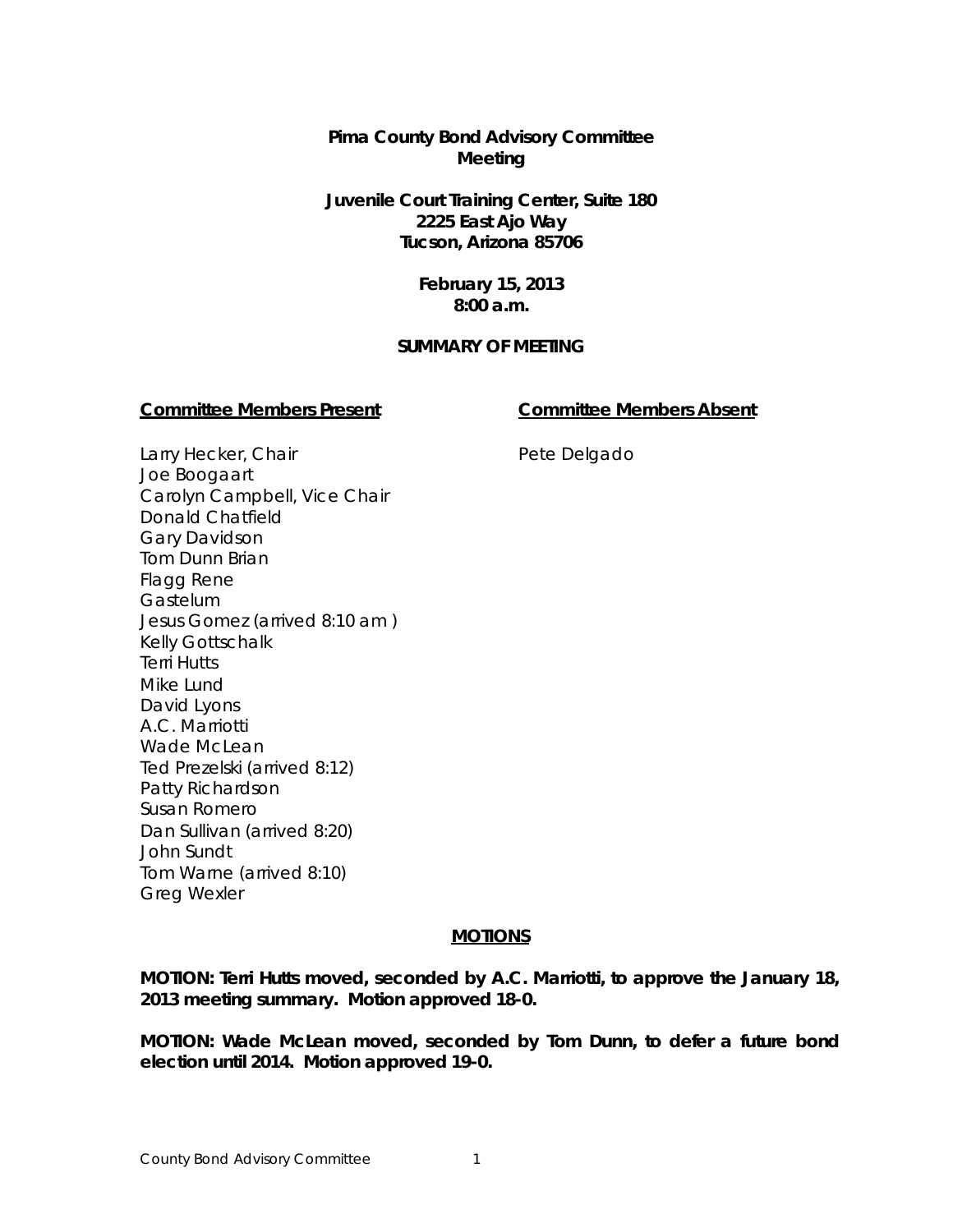#### **MEETING SUMMARY**

# 1. Welcome

The meeting began at 8:00 a.m. with a quorum. Chairman Hecker introduced the two new committee members from District 1: John Sundt and Joe Boogaart, and announced that one of the County Administrator's appointees, Harry George had resigned, and that the County Administrator had appointed Chris Sheafe (former District 1 appointee) to fill Mr. George's seat.

#### 2. Approval of the January 18, 2013 Meeting Summary

**MOTION: Terri Hutts moved, seconded by A.C. Marriotti, to approve the January 18, 2013 meeting summary. Motion approved 18-0.**

# 3. Discussion and Possible Action on Deferring the Bond Election to 2014

The BAC discussed this at the January 18 BAC meeting but took no formal action.

Joe Boogaart asked and County Administrator, Chuck Huckelberry confirmed, that a November 2014 bond election would mean that bonds would likely not be sold until late 2015, unless the BAC recommended increasing the tax rate cap.

# **MOTION: Wade McLean moved, seconded by Tom Dunn, to defer a future bond election until 2014. Motion approved 19-0.**

# 4. Review and Discuss the Pima County 1997, 2004 and 2006 General Obligation Program Audit Report Released by the State Auditor General's Office

Mr. Huckelberry summarized the report by stating that the results of the audit were positive and that one of the more difficult requirements of the audit (assessing the proportion that each city, town, and the unincorporated area contributed in tax dollars to the bond program compared to how each benefited) showed that each jurisdiction generally benefited as much as they'd contributed. Chairman Hecker thanked the BAC for their continued service noting that the BAC's hard work contributed directly to the positive results. Mr. Boogaart asked if there were any suggestions in the final report and Vice-Chair Campbell asked if the Committee should take any follow up action. Mr. Huckelberry replied that there were no suggestions from the Auditor General's report and the only follow up that may be necessary is to continue to evaluate, and if necessary make changes to the County's Truth in Bonding Code as we get closer to another bond election.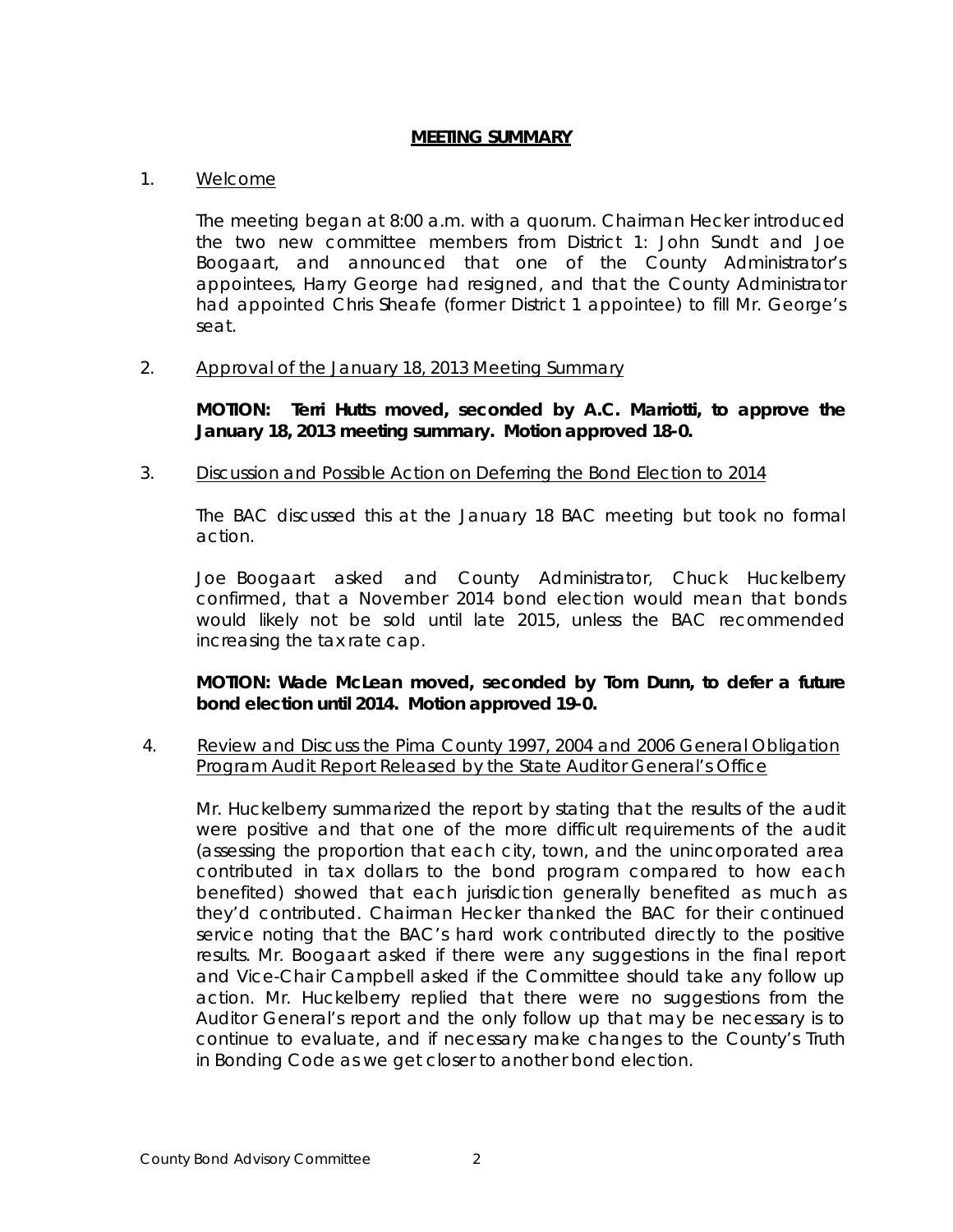#### 5. Performance Audit Plan for Completed Projects

As suggested by one of the BAC members, County staff are undertaking a performance audit of completed bond projects to determine if what was built met the original intent and benefits communicated to the voters and whether the facilities are being maintained and operated adequately. County staff will be working with staff from other jurisdictions to assess County bond projects built and operated by those jurisdictions. Samples drafted by the County's Facilities Management Department were provided to the BAC. Ms. Hutts stated that she'd also like to see staff check that the fees being charged to use certain facilities are in line with the fee requirements in the County's Truth in Bonding Code. Utilization rates should also be included when possible.

Kelly Gottschalk expressed concern about the workload facing City of Tucson staff to meet the deadlines requested by the County for the semi-annual report, the development of new projects, and the performance audit. Mr. Huckelberry replied by providing jurisdictions with an extended due date of April 15 for new projects or priorities, and the performance audit. Mr. Huckelberry also suggested the BAC add to their schedule a May meeting to review the results of the performance audit, new projects or priorities (including the economic development projects proposed in the County's Economic Development Action Plan), and updates already recommended to the Tentatively Approved project lists.

Gary Davidson expressed concern about the \$30 million allocation proposed in the County's Economic Development Action Plan for regional job centers in surrounding communities, and stated that the projects should be specific and detailed and not necessarily add up to the full \$30 million.

Wade McLean suggested that a date be added to the timeline for when the County and the BAC would solicit formal support from the other jurisdictions for a BAC recommended bond package.

# 6. Updated Tentatively Approved Bond Projects List – Future Bond Election

Mr. Huckelberry summarized his memorandum on this subject, including the categories of changes described in the memo, highlighted in the tables and detailed in the endnotes. Mr. Boogaart asked whether the BAC would need to take action on those recommended for deletion because they were no longer needed or already completed. Mr. Huckelberry replied that all of the recommendations were simply that – recommendations from him that the BAC would need to discuss and decide whether to act upon each of them.

Ted Prezelski asked the BAC to keep in mind that all of these Tentatively Approved project have constituencies and that there appears to be a perception by some that some of Mr. Huckelberry's recommended cuts are to provide funding for the Raytheon related economic development projects. Mr. Prezelski specifically mentioned open space, affordable housing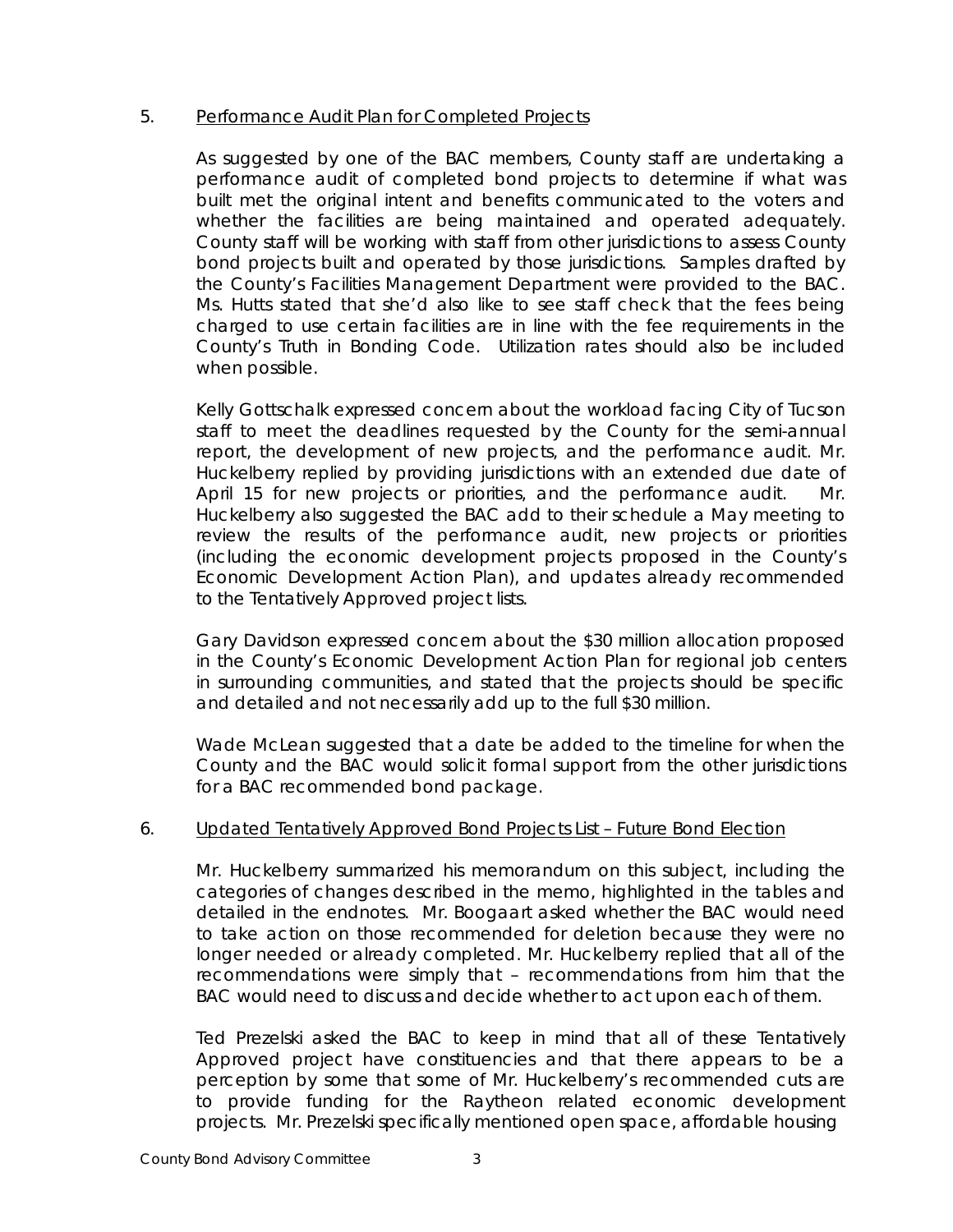and neighborhood reinvestment categories. Mr. Huckelberry responded that the change to the open space recommendation was based on a price reduction that has occurred for the Marley Ranch. He also stated that there had been administrative problems implementing the neighborhood and housing programs in some of the cities and towns and that if those administrative problems could be addressed then perhaps no cuts would be necessary.

Dan Sullivan expressed concern that the proposed economic development projects were being pitted against other projects when in fact a balance should be struck across both.

Brian Flagg expressed concerns about whether the proposed economic development projects were viable or would be supported by the community and asked whether the intent was for the BAC to vote on these proposed updates today. Chairman Hecker clarified that there was no intent for a vote today.

Tom Warne stated that there is a need for both the proposed economic development projects and neighborhood reinvestment and housing projects.

Don Chatfield recommended that County staff consult with the cities and towns regarding the possible administrative issues with the neighborhood reinvestment and housing bond programs.

Vice-Chair Campbell stated that there are hundreds of thousands of acres eligible for purchase under the open space habitat protection priority category and the price reduction on the Marley Ranch is no reason to reduce the allocation for the entire category.

It was clarified that the next step would be to discuss Mr. Huckelberry's recommended updates to the Tentatively Approved project lists at a May BAC meeting.

#### 7. Pima County Economic Development Plan Bond Project Proposals

Mr. Huckelberry summarized the two memorandums on this subject provided to the Committee prior to this meeting.

Regarding the memorandum concerning tourism related bond projects:

Mr. Boogaart mentioned that Tucson is not fully utilizing its unique history when it comes to promoting tourism. Mr. Warne asked why the Velodrome wasn't on the list as an economic development project. Mr. Huckelberry responded that is wasn't on the list as the BAC had already approved funding for it. Mr. Flagg asked for clarification regarding the discussion in the memorandum concerning the proposed location of the Velodrome as the BAC had already approved the Velodrome at Kino Campus. Mr. Huckelberry agreed that the BAC approved it at Kino Campus but that his memorandum just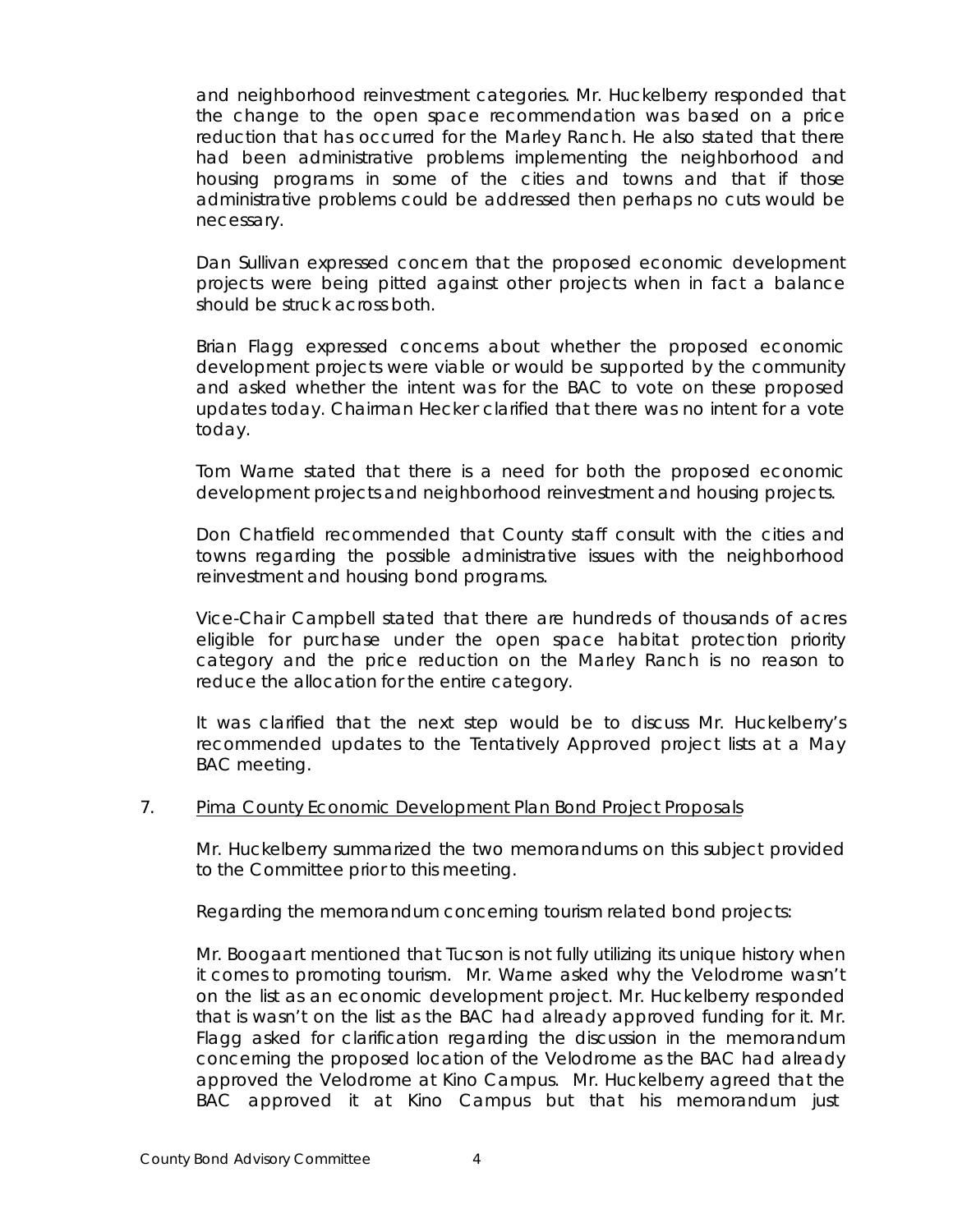acknowledged that there have been discussions concerning other potential locations. Mr. Prezelski asked to be reminded what the guidelines were for bond supported improvements to County leased properties. Mr. Huckelberry replied that the County could not provide bond funding to for-profit facilities. In response to a question from Mr. Sullivan, Mr. Huckelberry provided more detail on the plans for the Old County Courthouse, including possible use by the Tucson Art Museum for a western art exhibit.

Regarding the memorandum concerning the other economic development related bond project proposals:

Chairman Hecker suggested a need for more discussion on who would benefit, or the types of jobs that would result from these investments. Mr. Boogaart asked whether toll booths had been considered for the Interstate to Interstate connection. Mr. Huckelberry responded yes, as well as congestion pricing, and that those concepts would likely continue to be evaluated if and when we can show a willingness to make a local funding contribution to what would likely be a state highway involving more than just local funding. Mr. Davidson asked for a definition of noise abatement and asked whether the flight path for these training missions would be changing. Mr. Huckelberry replied that noise abatement has in the past meant the retrofitting of windows and insulation of residences, that yes the flight path could be changing slightly such that it may impact less residences, and that much more information would be available concerning the proposed bond funding for noise abatement before the BAC would be asked to vote on it.

#### 8. Next Meeting and Future Agenda Items

March 29, 2013:

- Semi-annual bond update reports
- Bond ordinance amendments

May meeting date to be determined:

- Results from performance audit of completed bond projects
- Future bond election:
	- o Discussion and possible action on Mr. Huckelberry's recommended updates to the BAC's "Tentatively Approved" project list
	- o Discussion and possible action on new projects from county, cities, towns, tribes, and other organizations (including the bond funded projects proposed in the County's Economic Development Action Plan, and including specific proposals from Oro Valley, Marana, Sahuarita and South Tucson for economic development related projects to support their regional job growth centers.)
	- o Update on what may be an appropriate size for the total bond package for a bond election held in 2014, keeping in mind that this may be a moving target.